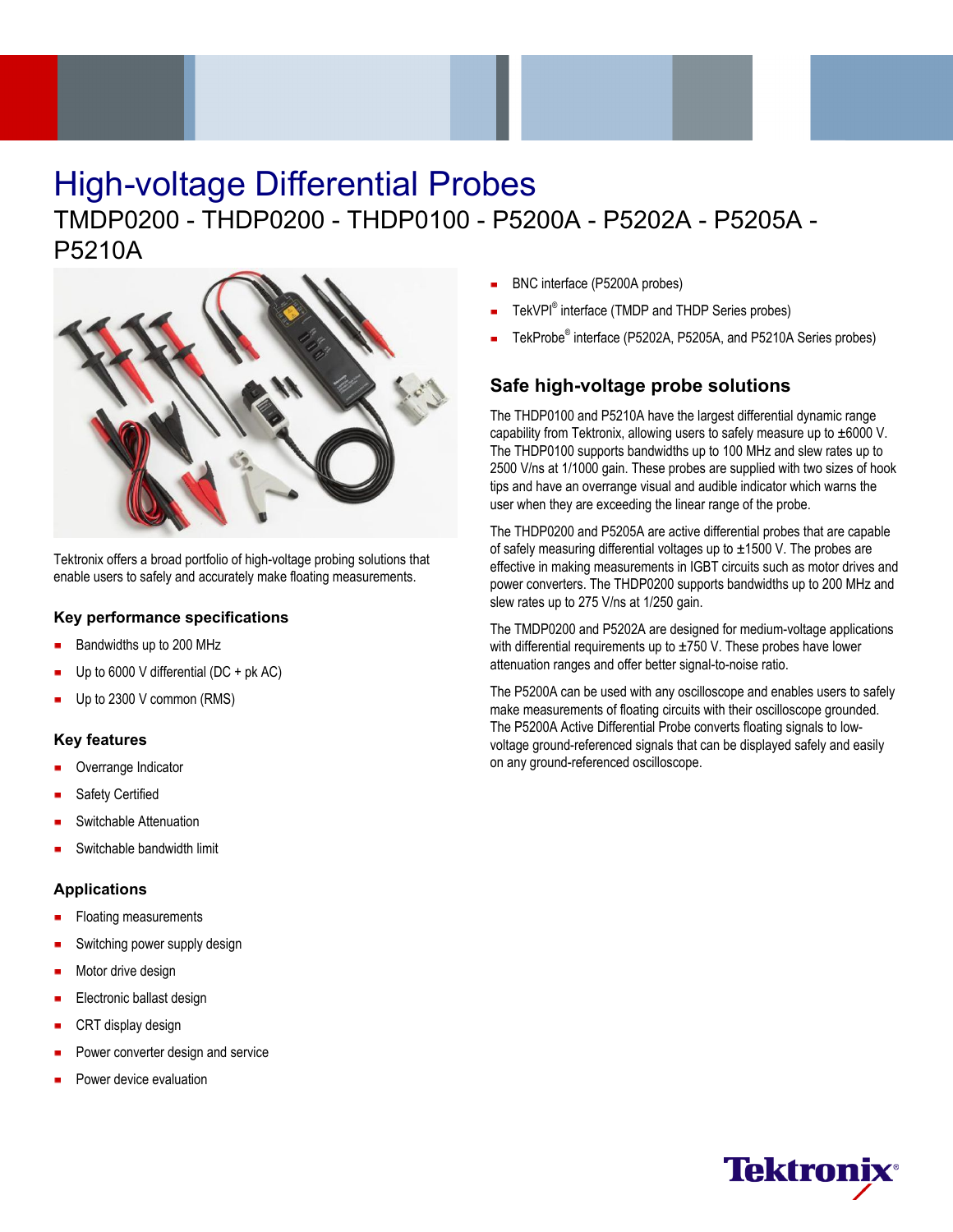# **Connectivity options**

The TMDP and THDP Series probes are equipped with the TekVPI® interface which allows smart communication between the oscilloscope and probe. Pushing the probe menu button will launch the probe control menu on the oscilloscope display providing access to all relevant probe settings and controls. These probes are designed to operate on TekVPI® oscilloscopes without requiring the TPA-BNC adapter.

The P52xxA Series probes are equipped with the Tektronix TekProbe® interface which communicates scale information to the oscilloscope. Direct connections can be made to oscilloscopes configured with the TekProbe® interface or to any oscilloscope when used with the 1103 TekProbe® Power Supply.

# **Specifications**

All specifications apply to all models unless noted otherwise.

#### **Model overview**

#### **Probes with the TekVPI® interface**

|                                  | <b>TMDP0200</b>                                                                     | <b>THDP0200</b>                                                                     | <b>THDP0100</b>                                                                     |
|----------------------------------|-------------------------------------------------------------------------------------|-------------------------------------------------------------------------------------|-------------------------------------------------------------------------------------|
| Attenuation                      | 25X / 250X                                                                          | 50X / 500X                                                                          | 100X / 1000X                                                                        |
| Differential Voltage             | $250X: \pm 750$ V<br>$25X: \pm 75V$                                                 | 500X: $\pm$ 1500 V<br>50X: $±150$ V                                                 | 1000X: $\pm 6000$ V<br>100X: ±600 V                                                 |
| Common Mode Voltage              | ±750V                                                                               | $±1500$ V                                                                           | $\pm 6000$ V                                                                        |
| Maximum Input Voltage-to-Earth   | 550 V CAT I<br>300 V CAT III                                                        | 1000 V CAT II<br>600 V CAT III                                                      | 2300 V CAT I<br>1000 V CAT III                                                      |
| <b>Bandwidth</b>                 | 200 MHz                                                                             | 200 MHz                                                                             | 100 MHz                                                                             |
| Rise Time                        | $< 1.8$ ns                                                                          | $< 1.8$ ns                                                                          | $<$ 3.5 ns                                                                          |
| Slew Rate                        | <275 V/ns at 1/250 gain                                                             | <650 V/ns at 1/500 gain                                                             | <2500 V/ns at 1/1000 gain                                                           |
| Input Impedance at the Probe Tip | $5 M\Omega$    <2 pF                                                                | 10 M $\Omega$    <2 pF                                                              | 40 MΩ    <2.5 pF                                                                    |
| <b>Typical CMRR</b>              | $DC: > -80$ dB<br>100 kHz: $> -60$ dB<br>$3.2$ MHz: $> -30$ dB<br>100 MHz: > -26 dB | $DC: > -80$ dB<br>100 kHz: $> -60$ dB<br>$3.2$ MHz: $> -30$ dB<br>100 MHz: > -26 dB | $DC: > -80$ dB<br>100 kHz: $> -60$ dB<br>$3.2$ MHz: $> -30$ dB<br>100 MHz: > -26 dB |
| Cable Length                     | 1.5 <sub>m</sub>                                                                    | 1.5 <sub>m</sub>                                                                    | 1.5 <sub>m</sub>                                                                    |

## **Probes with the BNC and TekProbe® interface**

|                                                  | P5200A                                                               | P5202A                                                               | <b>P5205A</b>                  | P5210A                              |
|--------------------------------------------------|----------------------------------------------------------------------|----------------------------------------------------------------------|--------------------------------|-------------------------------------|
| Attenuation                                      | 50X / 500X                                                           | 20X / 200X                                                           | 50X / 500X                     | 100X / 1000X                        |
| Differential Voltage                             | 500X: ±1300 V<br>50X: $±130$ V                                       | 200X: ±640 V<br>$20X: \pm 64$ V                                      | 500X: ±1300 V<br>50X: $±130$ V | 1000X: ±5600 V<br>100X: $\pm 560$ V |
| Common Mode Voltage                              | $±1300$ V                                                            | ±640V                                                                | $±1300$ V                      | $±5600$ V                           |
| Maximum Input Voltage-to-Earth                   | 1000 V CAT II                                                        | 450 V CAT I<br>300 V CAT II                                          | 1000 V CAT II                  | 2300 V CAT I<br>1000 V CAT III      |
| <b>Bandwidth</b>                                 | 50 MHz                                                               | 100 MHz                                                              | <b>100 MHz</b>                 | <b>50 MHz</b>                       |
| Differential Input Impedance                     | $10 \text{ M}\Omega \parallel 2 \text{ pF}$                          | $5 M\Omega    2 pF$                                                  | 10 M $\Omega$    2 pF          | 40 M $\Omega$    2.5 pF             |
| Input Impedance between each<br>Input and Ground | $5 M\Omega    4 pF$                                                  | $2.5 M\Omega    4 pF$                                                | $5 M\Omega    4 pF$            | $20 \text{ M}\Omega$    5 pF        |
| <b>Typical CMRR</b>                              | $DC: >80$ dB<br>100 kHz: >60 dB<br>3.2 MHz: >30 dB<br>50 MHz: >26 dB | $DC: >80$ dB<br>100 kHz: >60 dB<br>3.2 MHz: >40 dB<br>50 MHz: >30 dB |                                |                                     |
| Cable length                                     | 1.8 <sub>m</sub>                                                     |                                                                      |                                |                                     |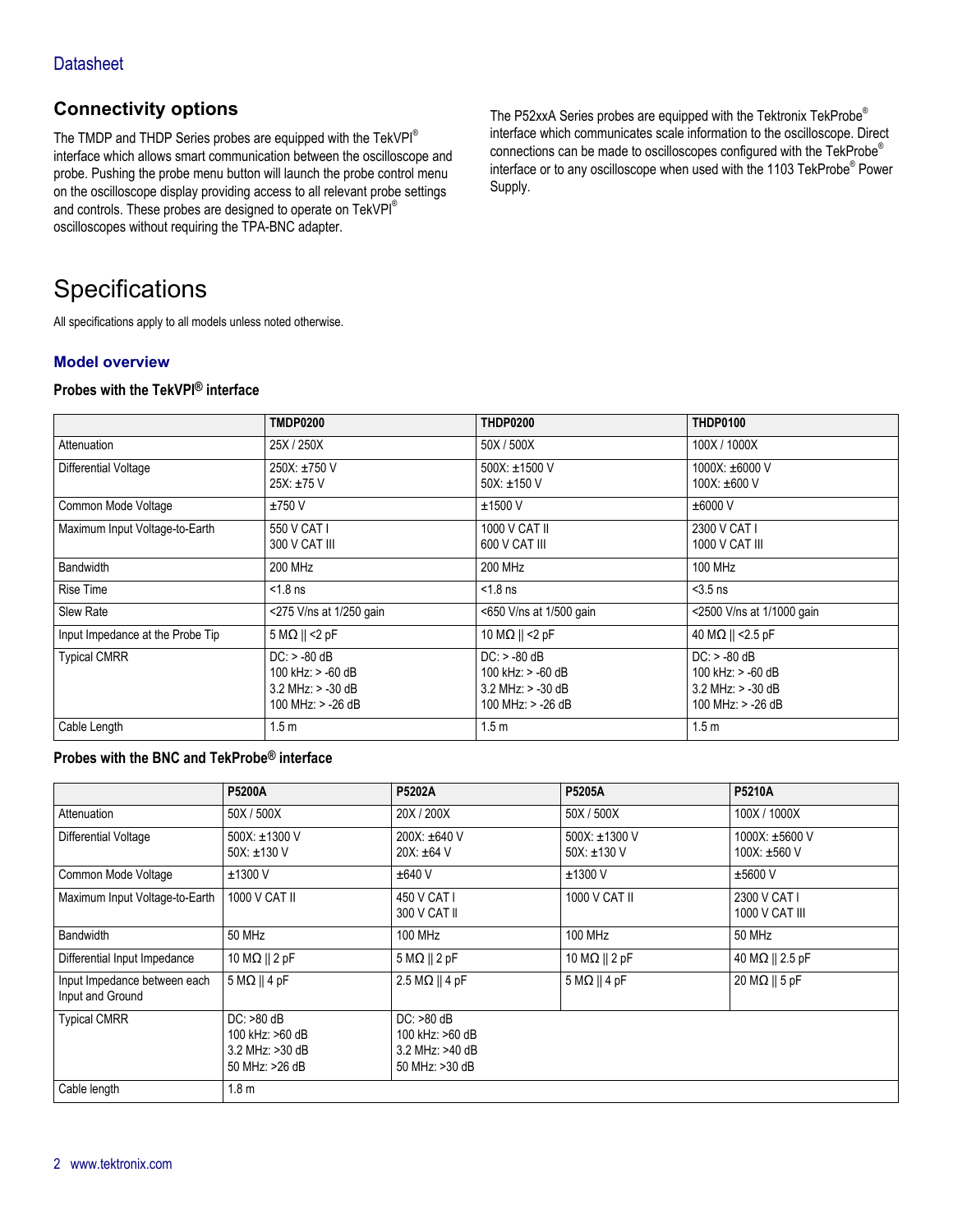

THDP0200 Probe Label

1. The differential voltageis the maximum measurable range between the (+) and (-) input leads of the probe. Beyond these limits, the output could be clipped.

2. The maximum common mode voltage and maximum input voltage-to-earth (RMS) are the maximum voltages that each input lead (+/-) can be from ground.

# Ordering information

# **Standard accessories**

#### **P5200A, P5202A, and P5205A**

| <b>Description</b> | <b>Quantity included</b>               | Reorder part number |
|--------------------|----------------------------------------|---------------------|
| Hook clips         | 1 set of red and black hook clips      | AC280-FL            |
| Pincer clips       | 1 set of red and black pincer clips    | AC283-FL            |
| Alligator clips    | 1 set of red and black alligator clips | AC285-FL            |
| Extension cables   | set of red and black extension cables  | 196-3523-00         |

#### **TMDP0200 and THDP0200**

| <b>Description</b>                | <b>Quantity included</b> | Reorder part number |
|-----------------------------------|--------------------------|---------------------|
| Hook clips                        |                          | AC280-FL            |
| Pincer clips                      |                          | AC283-FL            |
| Alligator clips                   |                          | <b>AC285-FL</b>     |
| <b>Extension cables</b>           |                          | 196-3523-00         |
| Test leads                        |                          | <b>TP175-FL</b>     |
| High voltage differential browser |                          | THV-BROWSER         |
| Probe holder                      |                          | <b>TPH1000</b>      |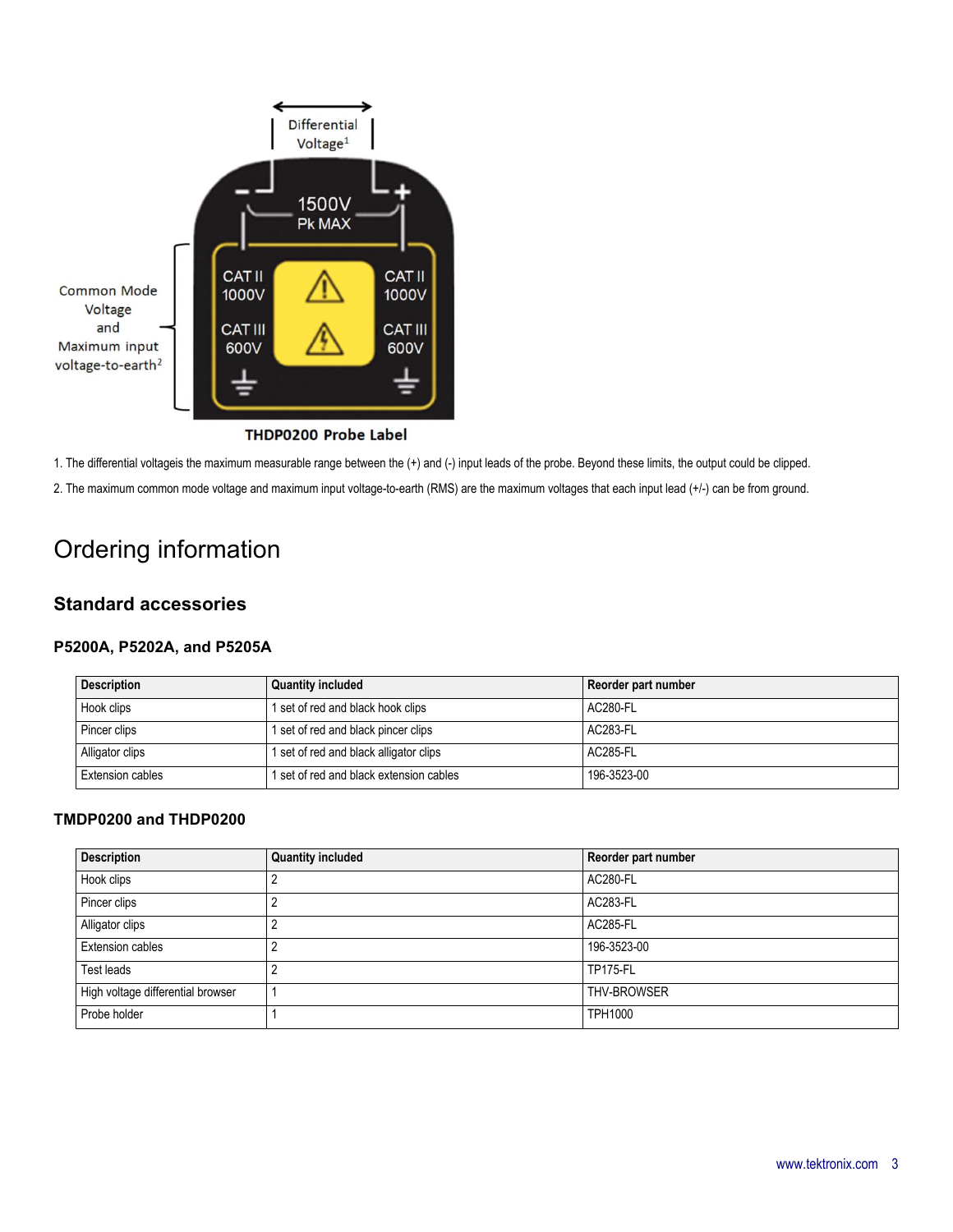## **THDP0100 and P5210A**

| <b>Description</b> | <b>Quantity included</b> | Reorder kit part number |
|--------------------|--------------------------|-------------------------|
| Probe tips         |                          | 020-3070-00             |
| Large hook clips   |                          |                         |
| Small hook clips   |                          |                         |
| Probe heads        |                          |                         |

## **Probe and Accessory Derating Table**

Common mode, relative to ground, when used with P52xxA Series probes

| Accessory       | <b>Description</b>        | TMDP0200 / P5202A<br><b>450 V CAT I</b><br><b>300 V CAT II</b> | THDP0200 / P5200A / P5205A<br><b>1000 V CAT II</b><br>600 V CAT III | THDP0100 / P5210A<br>2300 V CAT I<br><b>1000 V CAT III</b> |
|-----------------|---------------------------|----------------------------------------------------------------|---------------------------------------------------------------------|------------------------------------------------------------|
| 196-3523-00     | 2x Extender Leads (1.5 m) | Standard                                                       | Standard                                                            | Standard                                                   |
|                 | 2300 V CAT I              | 450 V CAT I                                                    | 1000 V CAT II                                                       | 2300 V CAT I                                               |
|                 | 1000 V CAT III            | 300 V CAT II                                                   | 600 V CAT III                                                       | 1000 V CAT III                                             |
| <b>AC280-FL</b> | 2x Hook Clips             | Standard                                                       | Standard                                                            | Optional                                                   |
|                 | 1000 V CAT III            | 450 V CAT I                                                    | 1000 V CAT II                                                       | 1000 V CAT I                                               |
|                 | 600 V CAT IV              | 300 V CAT II                                                   | 600 V CAT III                                                       | 1000 V CAT III                                             |
| AC283-FL        | 2x Pincer Clips           | Standard                                                       | Standard                                                            | Optional                                                   |
|                 | 1000 V CAT III            | 450 V CAT I                                                    | 1000 V CAT II                                                       | 1000 V CAT I                                               |
|                 | 600 V CAT IV              | 300 V CAT II                                                   | 600 V CAT III                                                       | 1000 V CAT III                                             |
| <b>AC285-FL</b> | 2x Alligator Clips        | Standard                                                       | Standard                                                            | Optional                                                   |
|                 | 1000 V CAT III            | 450 V CAT I                                                    | 1000 V CAT II                                                       | 1000 V CAT I                                               |
|                 | 600 V CAT IV              | 300 V CAT II                                                   | 600 V CAT III                                                       | 1000 V CAT III                                             |
| 020-3070-00     | Hook Clip Kit             | Optional                                                       | Optional                                                            | Standard                                                   |
|                 | 2300 V CAT I              | 450 V CAT I                                                    | 1000 V CAT II                                                       | 2300 V CAT I                                               |
|                 | 1000 V CAT II             | 300 V CAT II                                                   | 600 V CAT II                                                        | 1000 V CAT II                                              |
| <b>TP175-FL</b> | 2x Test Leads             | Standard (TMDP0200)                                            | Standard (THDP0200)                                                 | Optional                                                   |
|                 | 1000 V CAT III            | 550 V CAT I                                                    | 1000 V CAT II                                                       | 2300 V CAT I                                               |
|                 | 600 V CAT IV              | 300 V CAT III                                                  | 600 V CAT III                                                       | 1000 V CAT III                                             |

# **Options**

# **Power plug options (P5200A only)**

| Opt. A0         | North America power plug (115 V, 60 Hz)    |
|-----------------|--------------------------------------------|
| Opt. A1         | Universal Euro power plug (220 V, 50 Hz)   |
| Opt. A2         | United Kingdom power plug (240 V, 50 Hz)   |
| Opt. A3         | Australia power plug (240 V, 50 Hz)        |
| Opt. A4         | North America power plug (240 V, 50 Hz)    |
| Opt. A5         | Switzerland power plug (220 V, 50 Hz)      |
| Opt. A6         | Japan power plug (100 V, 110/120 V, 60 Hz) |
| Opt. A10        | China power plug (50 Hz)                   |
| <b>Opt. A11</b> | India power plug (50 Hz)                   |
| <b>Opt. A12</b> | Brazil power plug (60 Hz)                  |
| Opt. A99        | No power cord                              |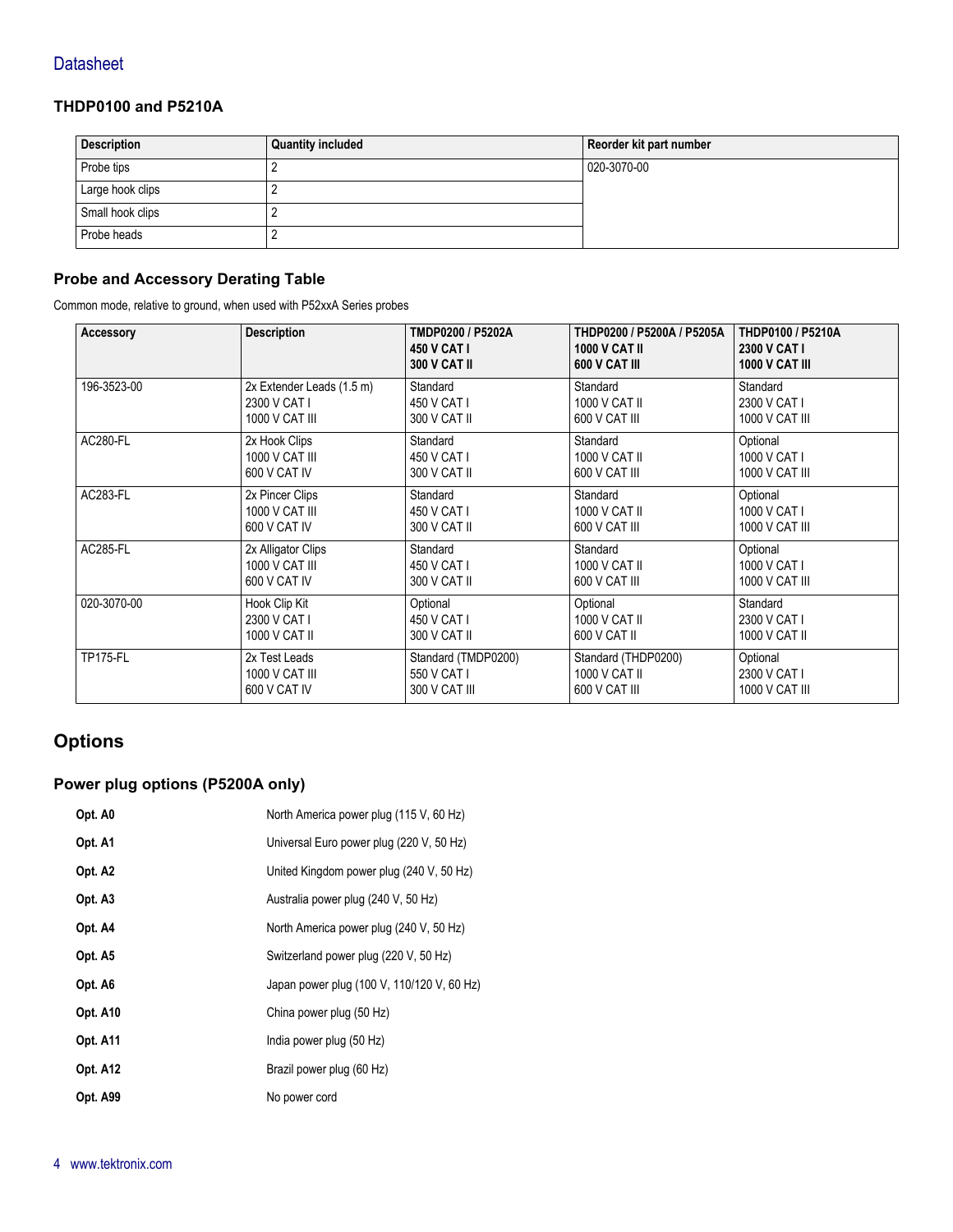## **Service options**

| Opt. C <sub>3</sub> | Calibration Service 3 Years                    |
|---------------------|------------------------------------------------|
| Opt. C5             | Calibration Service 5 Years                    |
| Opt. D1             | <b>Calibration Data Report</b>                 |
| Opt. D3             | Calibration Data Report 3 Years (with Opt. C3) |
| Opt. D <sub>5</sub> | Calibration Data Report 5 Years (with Opt. C5) |
| Opt. R <sub>3</sub> | Repair Service 3 Years (including warranty)    |
| Opt. R5             | Repair Service 5 Years (including warranty)    |
| Opt. SILV200        | Standard warranty extended to 5 years          |

Probes and accessories are not covered by the oscilloscope warranty and Service Offerings. Refer to the datasheet of each probe and accessory model for its unique warranty and calibration terms.



The P52xxA Series probes provide high-voltage differential measurement solutions for any oscilloscope.

# $C \in$

(SRI) (SRI)

Tektronix is registered to ISO 9001 and ISO 14001 by SRI Quality System Registrar.